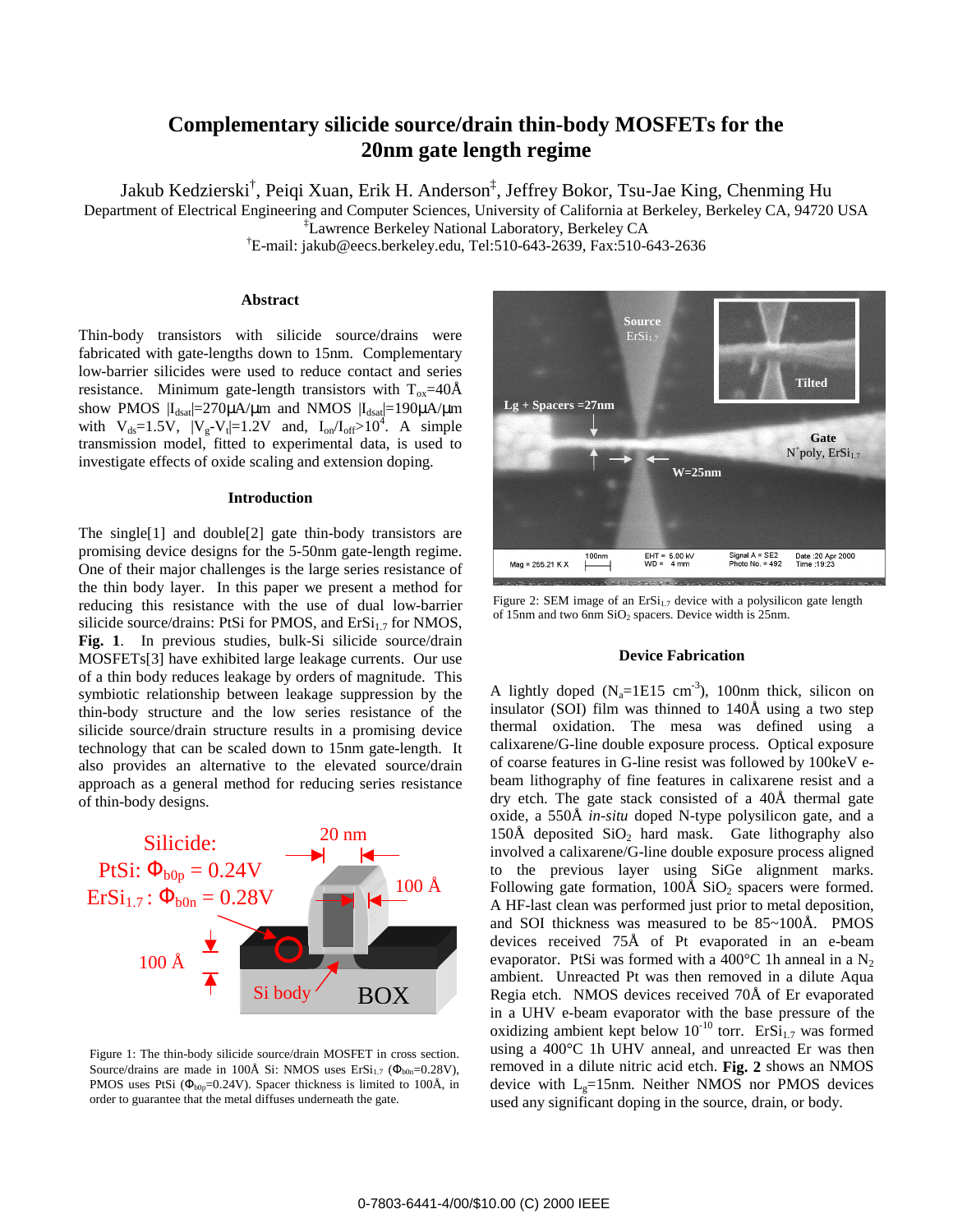

Figure 3,4: I-V characteristics of the minimum gate-length devices. For the **PMOS transistor, L=20nm**,  $|I_{dsat}|=270\mu$ A/ $\mu$ m at V<sub>ds</sub>=1.5V and  $|V_g-V_t|=1.2V$ . Swing is 100mV/dec,  $I_{on}/I_{off}=5E5$ , and  $V_t = -0.7V$ . For the **NMOS transistor, L=15nm**,  $|I_{dsal}=190\mu A/\mu$ m at  $V_{ds}=1.5V$  and  $|V_g-V_t|=1.2V$ . Swing is 150mV/dec,  $I_{on}/I_{off}=1E4$ , and  $V_t = -0.1V$ .



Figure 5: Linear and saturation threshold voltages as a function of gate length for both NMOS and PMOS.

### **Device Characterization**

**Fig. 3,4** show the I-V characteristics of the minimum gatelength transistors. The PtSi PMOS transistor has a 20nm gate length, and  $|I_{dsat}|=270\mu A/\mu m$  with  $T_{ox}=40\text{\AA}$  at  $|V_{ds}|=1.5V$ . Sub-threshold characteristics show excellent short-channel effects, and a  $V_t$  of  $-0.7V$ . The abnormally high  $V_t$  is due to the  $N^+$ poly gate, it can be reduced using a mid-gap gate material such as P<sup>+</sup>SiGe[4]. The ErSi<sub>1.7</sub> NMOS transistor has a 15nm gate length,  $|I_{dsat}|=190\mu A/\mu m$  at  $|V_{ds}|=1.5V$ . The lower NMOS  $I_{dsat}$  is due to the higher  $E.Si_{1,7}$  barrier of 0.28V. Still, this is the lowest flat-band NMOS barrier achieved for a silicide. NMOS sub-threshold characteristics show a swing of  $150 \text{mV/dec}$ , and a V<sub>t</sub> of  $-0.1 \text{V}$ , which can be adjusted to a higher value with the use of a mid-gap gate. The presence of the Schottky barrier can be seen in the exponential behavior of the  $I_d$ -V<sub>d</sub> plot for the NMOS devices at low  $V_{ds}$ . The gate-length dependencies of the threshold voltages and swing characteristics are shown in **Fig. 5,6** respectively. PMOS devices show excellent short channel characteristics down to 15nm gate-length, with  $\Delta V_t = 0.2V$ and S=100mV/dec. NMOS devices show a similar  $\Delta V_t$  = 0.2V, but worse DIBL and S=150mV/dec. Since the swing



Figure 6: Swing dependence on gate length. For PMOS devices S=75mV/dec down to 20nm gate lengths. NMOS devices show a larger variation in swing with S=100-160mV/dec.



Figure 7: Id-Vg of a long channel  $E.Si_{1,7}$  NMOS device before and after a 500°C anneal. Silicidation temperature is 400°C.

and DIBL don't show a strong dependence on gate-length, they are probably determined by the silicon/silicide interface trap density. Annealing devices at 500°C decreases interface trap density but increases the barrier to 0.32V, **Fig. 7**. Long channel  $V_t$  values are  $-0.85V$  for PMOS, and 0.05V for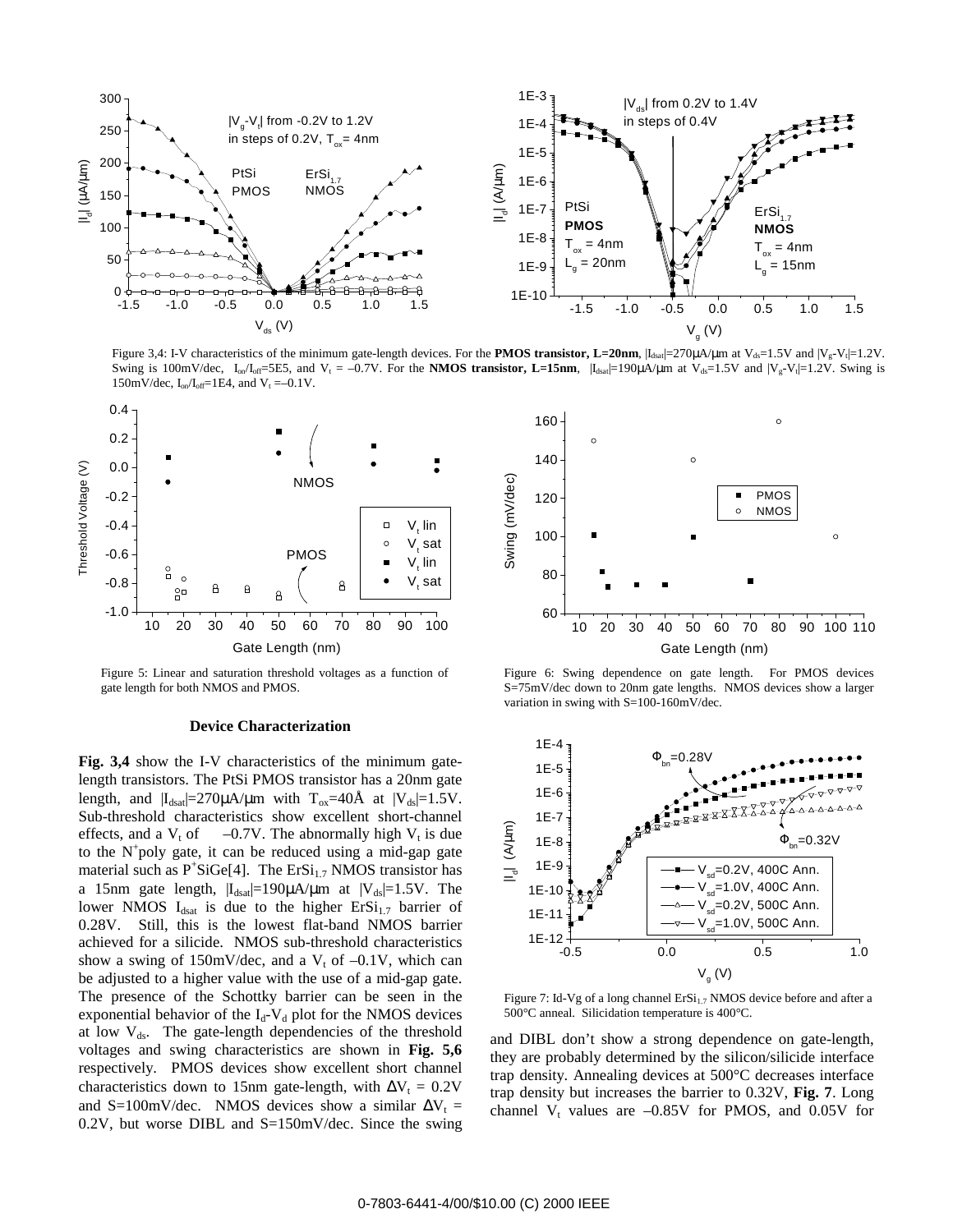NMOS. These  $V_t$  values are similar to what would be expected for conventional thin-body transistors with  $N^+$ poly gate, indicating that the low Schottky barrier doesn't inhibit current flow at threshold. The threshold data also shows that with the use of a single gate of appropriate mid-gap workfunction the  $|V_t|$  can be adjusted to 0.45V. While this value may be acceptable for low-power applications, it is too high for high-performance logic.

#### **Transmission Model**

As the silicide source/drain device turns on, it passes through the source-body flat-band condition,  $V_g=V_{\text{sbfb}}$ . This transition can be seen clearly in long channel  $Ersi_{1.7}$  devices, **Fig. 8**. For gate biases below  $V_{\text{sbf}}$ , the Si body blocks the current flow; above  $V<sub>sbfb</sub>$ , the Schottky barrier is the dominant current barrier. Below  $V_{\text{sbfb}} S$  is determined by the body potential and is ideally 60mV/dec; above the  $V_{\text{sbfb}}$ , S is determined by effective-barrier lowering mechanisms such as tunneling and image charge induction. The effective Schottky barrier,  $\Phi_b$ , can be expressed as:

$$
\Phi_b = \Phi_{b0} - \Delta \Phi_t - \Delta \Phi_i
$$

where  $\Delta \Phi_t$  and  $\Delta \Phi_i$  are contributions from tunneling and image charge induction respectively, and  $\Phi_{b0}$  is the sourcebody flat-band barrier height. Both of these lowering mechanisms depend on the lateral electric field  $E_y$ , which is proportional to the gate voltage through  $T_{ox}$  and a geometric factor G:

$$
\Delta \Phi_t = \frac{1}{e} \left( \frac{3e\hbar (\ln 2)}{4\sqrt{2m^*}} \right)^{2/3} (E_y)^{2/3} \qquad E_y = \frac{GV_s^*}{t_{ox}}
$$

$$
\Delta \Phi_i = \left( \frac{e}{4\pi \varepsilon_s} \right)^{1/2} (E_y)^{1/2} \qquad V_g^* = |V_g - V_{sbb}|\n\end{cases}
$$

In the subthreshold region G is an electrostatically determined constant. However, in strong inversion G decreases due to the screening of the gate field by inversion charge. Two-dimensional simulations indicate that for our structure G  $\sim$ 0.25 in the subthreshold region and drops to  $\sim$ 0.1 in strong inversion. With a simple transmission model the  $\Phi_b$  can be translated into  $I_d$ , **Fig 9**. Our model assumes that at  $\Phi_b=0$ ,  $I_{dsat}=I_{dBAL}$ , the ballistic current limit[5], and employs Boltzmann statistics, which give the 60mV/dec conversion between  $\Phi_b$  and  $I_{dsat}$ .

#### **Analysis/Discussion**

Using the gate work-function, G, and  $\Phi_{b0}$  as fitting parameters, a fit with the data is obtained, **Fig. 10**. In PMOS devices  $\Phi_{b0p}$ =0.22V, slightly lower then the expected 0.24V; in NMOS devices  $\Phi_{\text{bon}}=0.28V$ , the reported value for ErSi<sub>1.7</sub>[6]. **Fig. 10** also indicates that for ErSi<sub>1.7</sub>  $\Phi_{b0n}$  changes from around 0.32V to 0.28V as the electric field at the



Figure 8: A 100nm NMOS device showing the two sub-threshold barrier mechanisms. Current barrier is controlled by the silicon body potential below the  $V_{\text{sbfb}}$ , and by the Schottky barrier above  $V_{\text{sbfb}}$ .



Figure 9: Construction of transmission model. Model includes barrier contributions from the silicon body,  $\Phi_{b0}$ ,  $\Delta\Phi_i$ , and  $\Delta\Phi_i$ . Current is derived from the barrier assuming a transmission probability of 1.



Figure 10: Barrier model fitting of 30nm wide PMOS and NMOS transistors. The G factor drops in strong inversion due to screening by the channel charge, leading to a deviation from the model at high gate biases.

interface is increased. This suggests the presence of donor states, or donor-like interface traps, at the silicide interface. With the states occupied by an electron the  $\Phi_{b0n} = 0.32V$ , and as the electrons are removed by the gate field  $\Phi_{b0n}$  changes to